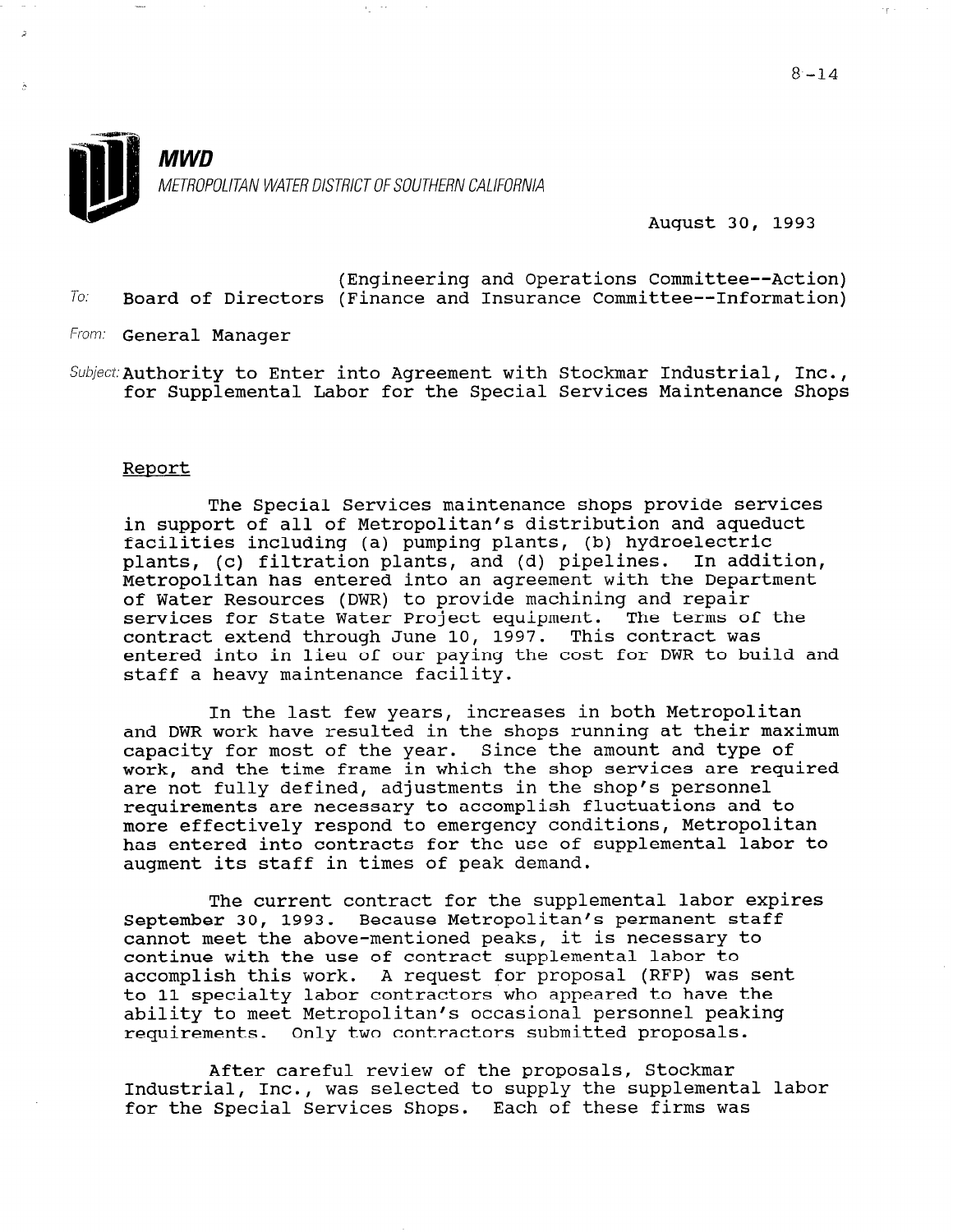# Board of Directors -2- August 30, 1993

required to furnish its affirmative action plan to Metropolitan, together with data showing the composition of its work force. This information was evaluated to ensure that each complied with affirmative action and equal opportunity regulations, and provided equal opportunity through apprenticeship and job training programs. Stockmar is an equal opportunity employer and a copy of its affirmative action plan will be kept on file with Metropolitan for the term of the contract. Additionally, Stockmar's fee schedule for the crafts need was substantially below the other bidder.

Under the terms of the contract, Stockmar Industrial, Inc., will provide Metropolitan with up to a maximum of 12 workers with a variety of skills at rates ranging from \$22 per hour to \$38 per hour, including benefits and contractor profit. Workers will be paid the prevailing wage, as determined by the Division of Labor Statistics and Research, Department of Industrial Relations of the State of California. Workers will be made available depending on Metropolitan's needs at any point in time. Under the terms of the contract, there is no guarantee of minimum work needs. This contract is for a two-year period and is renewable for an additional two years. The maximum amount payable is \$l,OOO,OOO per year, not to exceed \$4,000,000 for the term of the contract.

Funding for this contract is available under the annual budget appropriation for operation and maintenance. Also, under a separate agreement with the State, Metropolitan will be reimbursed for all costs associated with State repair work.

This action is exempt from the provisions of the California Environmental Quality Act because it can be seen with certainty that there is no possibility that the proposed action could have a significant effect on the environment.

#### Board Committee Assignments

This letter is referred for action to the Engineering and Operations Committee because of its authority regarding the operation and maintenance of facilities required for the operation and maintenance of facilities required for the delivery of water and engineering aspects of the State Water Project facilities, pursuant to Administrative Code Section<br>2431, Subdivision (c).

This letter is referred for information to the Finance and Insurance Is referred for information to the f and Insurance Committee because it has jurisuiction over appropriations pursuant to Administrative Code Section 2441,<br>Subdivision (d).